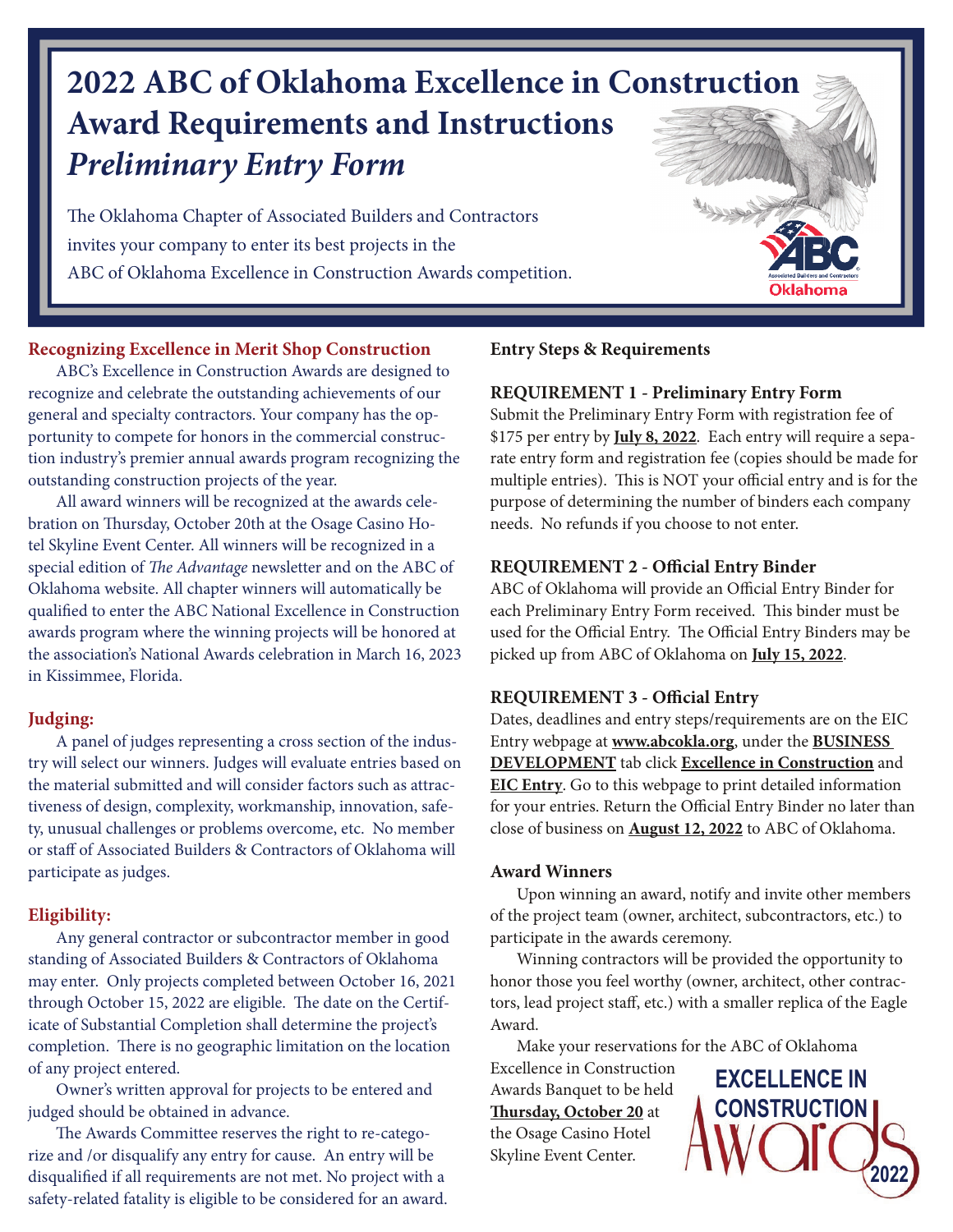### **Projects with members performing as GENERAL CONTRACTORS OR CONSTRUCTION MANAGERS:**

### **Projects with members performing as SPECIALTY CONTRACTORS:**

### *Categories will be broken down into dollar amounts on the Official Entry Form in the Official Entry Binder.*

#### **Mega-Projects**

all projects more than \$100 million, regardless of type, whether General Contractor or Construction Management.

#### **Commercial**

office buildings, banks, retail facilities, hotels and mixed use buildings.

#### **Community/Public Service**

includes philanthropic projects using substantial resources donated by the contractor, regardless of type, that enhances the community. Entries should include information detailing the donated resources.

#### **Federal Government/Military**

all projects owned by the Federal Government, with the exception of transportation infrastructure and utilities.

#### **Healthcare**

hospitals, assisted living, nursing homes and other licensed medical facilities.

#### **Historical Restoration**

restoration of buildings registered as historical, or that are eligible to be registered as historical, on a state or the national registry of historic places.

#### **Industrial**

manufacturing plants and facilities, refineries and similar types of construction.

#### **Infrastructure-Heavy**

streets or highways, dams, bridges and parks.

### **Institutional**

buildings built for colleges, elementary or secondary schools, churches, local government structures; with the exception of healthcare facilities.

**Pre-Engineered Building** *encompasses commercial, industrial and institutional building projects where the primary structure is a pre-engineered metal building.* Entries should include information regarding the extent of the project that is pre-engineered (i.e. are there conventional components or portions of the building?), the contractors role on the project (i.e. supply and erect steel, general contractor or design/builder) and why a pre-engineered building was utilized. Previous winners include an indoor skating complex, a boat manufacturing plant and an office/warehouse facility.

#### **Public Works/Environment**

water treatment plants and sewage treatment plants.

#### **Renovation**

renovation or restoration of non-historical, existing buildings with more than 50 percent of square footage that has been renovated or restored.

#### **Residential**

single-family homes and multi-family projects and condominiums, including independent living retirement communities.

#### **Special Projects**

construction not specifically referred to in the above, such as theme parks, skate parks, water parks, zoos, and other unique types of projects.

*Th ese are categories where members perform GENERAL CONTRACTING OR CONSTRUCTION MANAGEMENT.*  **These include both** *ground-up construction and tenant finish.* 

**Community/Public Service**  includes philanthropic projects, regardless of type, that enhanced the community, using substantial resources donated by the contractor. Entries should include information detailing the donated resources.

#### **Electrical - Commercial**

systems in a facility built for the benefit of people comfort and occupancy such as: office buildings, hospitals, schools, shopping centers, call centers, multi-family residential, hotels, convention centers, fountain features in a commercial facility, sports arena and stadium, fire or security alarms, parking lots, medical laboratories or renovation in an existing facility.

#### **Electrical - Industrial**

systems in a facility built for the purpose of facilitating processes or manufacturing. Examples are manufacturing plants, processing plants, clean rooms, data centers, printing and processing centers, airports, animal facilities or electrical renovation in an existing industrial facility.

**Exterior** masonry, precast, or stone.

**Exterior Finishes** all other exterior finishes not specifically referred to in the prior category.

*Th ese are categories where members perform SPECIALTY CONTRACTING and are not acting as the general contractor or construction manager.*

#### **Interior**

acoustical, drywall, millwork or plaster.

#### **Interior Finishes**

all other interior finishes not specifically referred to in the prior category.

#### **Mechanical - Commercial**

systems in a facility built for the benefit of people comfort and occupancy such as office buildings, hospitals, schools, shopping centers, call centers, multi-family residential, hotels, convention centers, fountain features in a commercial facility, sports arenas and stadiums, medical laboratories or mechanical renovation in an existing commercial facility.

#### **Mechanical - Industrial**

systems in a facility built for the purpose of facilitating processes or manufacturing. Examples are manufacturing plants, processing plants, clean rooms, data centers, printing and processing centers, animal facilities or mechanical renovation in an existing industrial facility.

### **Sitework/Landscape/Hardscape**

interior or exterior landscaping and parking lots.

#### **Specialty Construction**

construction not specifically referred to in the above specialty categories, such as roofing, fountain features or artistic scaffolding.



*EACH PROJECT MAY ONLY BE ENTERED INTO ONE CATEGORY OF COMPLETION. Categories will be broken down into dollar amounts on the Official Entry Form in the Official Entry Binder.*